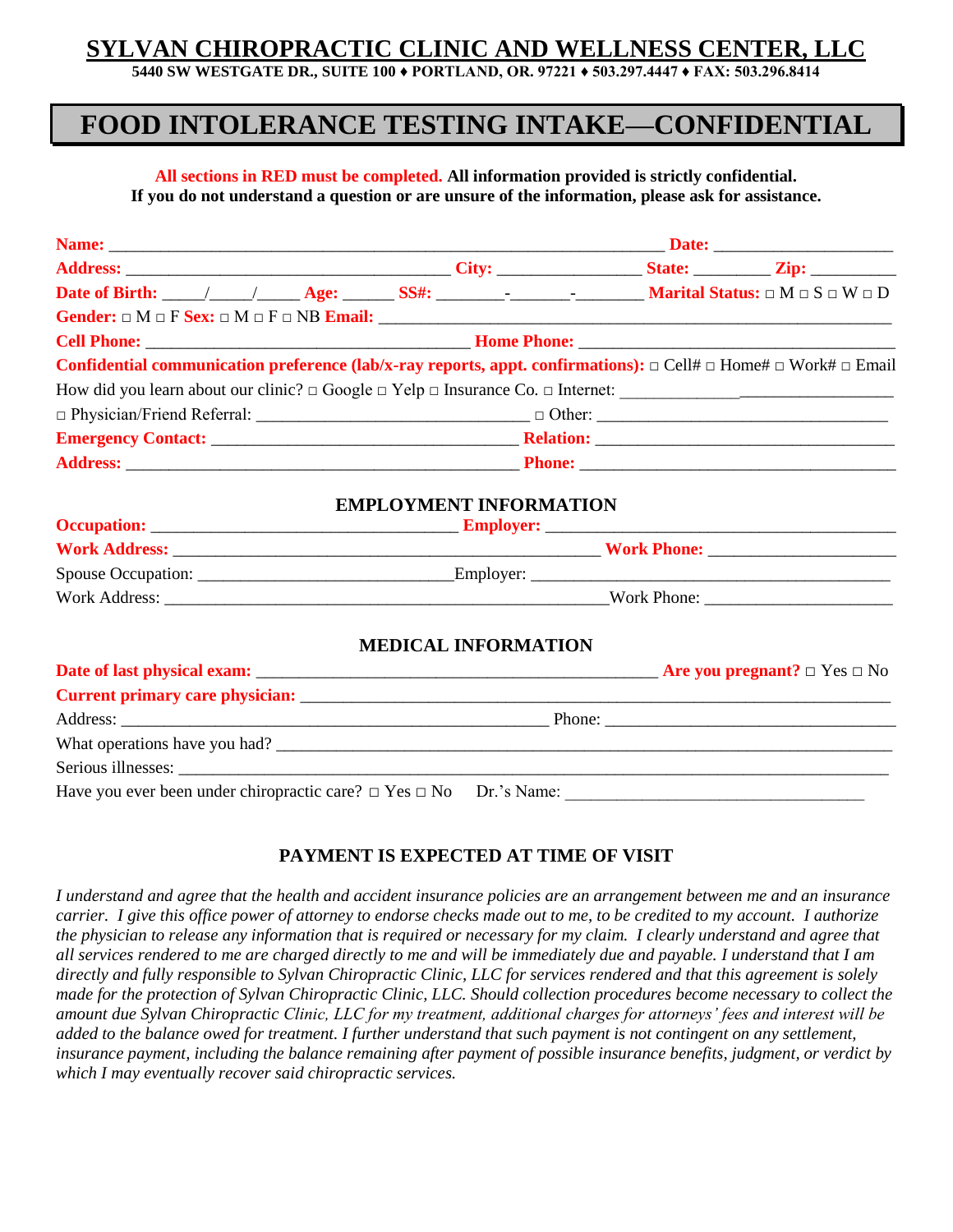**5440 SW WESTGATE DR., SUITE 100 ♦ PORTLAND, OR. 97221 ♦ 503.297.4447 ♦ FAX: 503.296.8414**

### ACKNOWLEDGEMENT AND UNDERSTANDING

### **Please initial each item below:**

- **1. \_\_\_\_\_\_\_\_\_ I hereby authorize Sylvan Chiropractic Clinic and Wellness Center, LLC to provide chiropractic services for me. I have also received a Notice of Privacy Practices and the Insurance Coverage and Patient Liability Policy.**
- **2. \_\_\_\_\_\_\_\_\_ I understand and agree that regardless of insurance coverage, I am liable for any charges incurred as a result of services rendered to me at Sylvan Chiropractic Clinic and Wellness Center, LLC.**
- **3. \_\_\_\_\_\_\_\_\_ If this account is assigned to an attorney for collection and/or suit, the prevailing party shall be entitled to reasonable attorneys' fees and cost of collections.**
- **4. \_\_\_\_\_\_\_\_\_ I hereby assign all chiropractic benefits, including major medical benefits to which I am entitled, Medicare, private insurance and all other health plans, to Sylvan Chiropractic Clinic and Wellness Center, LLC (5440 SW Westgate Drive, Suite 100, Portland, OR 97221).**
- **5. \_\_\_\_\_\_\_\_\_ I authorize release of patient's records to third parties requiring these records for determination of financial liability.**

**By signing this application I affirm under penalty that I have given true complete information.**

**Dated this \_\_\_\_\_\_\_\_\_\_\_\_\_\_\_\_\_\_ day of \_\_\_\_\_\_\_\_\_\_\_\_\_\_\_\_\_\_\_\_\_\_\_\_\_\_ 20\_\_\_\_\_\_\_.**

**Patient Signature Guarantor's Signature** 

### \_\_\_\_\_\_\_\_\_\_\_\_\_\_\_\_\_\_\_\_\_\_\_\_\_\_\_\_\_\_\_\_\_\_\_\_\_\_\_\_\_\_\_\_\_\_\_\_\_\_\_\_\_\_\_\_\_\_\_\_\_ **Guarantor's Relationship to Patient**

\_\_\_\_\_\_\_\_\_\_\_\_\_\_\_\_\_\_\_\_\_\_\_\_\_\_\_\_\_\_\_\_\_\_\_\_\_ \_\_\_\_\_\_\_\_\_\_\_\_\_\_\_\_\_\_\_\_\_\_\_\_\_\_\_\_\_\_\_\_\_\_\_\_\_

### AUTHORIZATION TO TREAT A MINOR

By signing below, I acknowledge and represent that I am the parent or legal guardian of:

### **Patient's Full Name Date of Birth**

# $\overline{\phantom{a}}$   $\overline{\phantom{a}}$   $\overline{\phantom{a}}$   $\overline{\phantom{a}}$   $\overline{\phantom{a}}$   $\overline{\phantom{a}}$   $\overline{\phantom{a}}$   $\overline{\phantom{a}}$   $\overline{\phantom{a}}$   $\overline{\phantom{a}}$   $\overline{\phantom{a}}$   $\overline{\phantom{a}}$   $\overline{\phantom{a}}$   $\overline{\phantom{a}}$   $\overline{\phantom{a}}$   $\overline{\phantom{a}}$   $\overline{\phantom{a}}$   $\overline{\phantom{a}}$   $\overline{\$

I hereby authorize any chiropractic, physiotherapy, or massage therapy treatments deemed advisable at this time as well as at the time of any future visits deemed necessary for this patient if a parent or legal guardian is not available when the child is brought in for treatment.

I agree to hold Sylvan Chiropractic Clinic and Wellness Center and its staff free and harmless from any claims, suits for damages or complications which may result from such treatment.

This authorization will be effective as of  $\frac{\gamma}{\gamma}$ 

**Today's Date**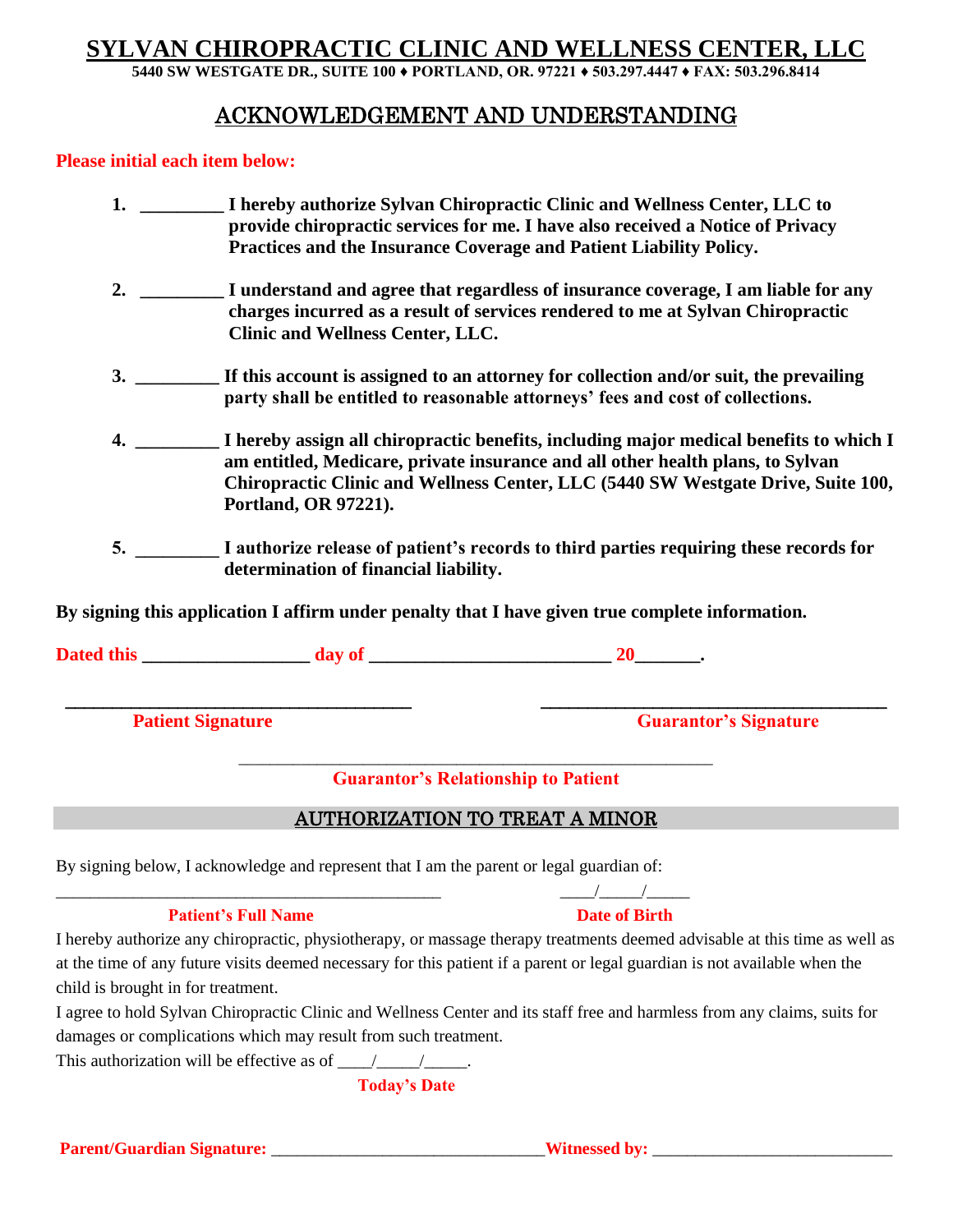**5440 SW WESTGATE DR., SUITE 100 ♦ PORTLAND, OR. 97221 ♦ 503.297.4447 ♦ FAX: 503.296.8414**

## **PERSONAL HEALTH HISTORY**

#### **Patient's Name \_\_\_\_\_\_\_\_\_\_\_\_\_\_\_\_\_\_\_\_\_\_\_\_\_\_\_\_\_\_\_\_\_\_\_\_\_\_\_\_\_\_\_\_\_\_\_\_\_ DOB \_\_\_\_\_\_\_\_\_\_\_\_\_\_\_\_\_ Date \_\_\_\_\_\_\_\_\_\_\_\_\_\_\_\_\_\_**

 $\mathbf{I}$ 

All information will be kept strictly confidential. Please check the degree of all conditions you currently have or have had. To be responsible for your case, we need your complete health history.

|                                                                                                                                                                                                                                                                                                                                                                                                                                                                                                                                                                                                                                                                                                                                                                                                                                | $O = Occasional$                                                                                                                                                                                                                                                                                                                                                                                                                                                                                                                                                                                                                                                                | $F = Frequent$                                                                                                                                                                                                                                                                                                                                                    | $C = Constant$                                                                                                                                                                                                                                                                                                                                                                                                                                                                                                                                                                                                                                                                   |                                                                                                                                                                                                                                                                                                                                                                                                             |  |  |  |  |  |
|--------------------------------------------------------------------------------------------------------------------------------------------------------------------------------------------------------------------------------------------------------------------------------------------------------------------------------------------------------------------------------------------------------------------------------------------------------------------------------------------------------------------------------------------------------------------------------------------------------------------------------------------------------------------------------------------------------------------------------------------------------------------------------------------------------------------------------|---------------------------------------------------------------------------------------------------------------------------------------------------------------------------------------------------------------------------------------------------------------------------------------------------------------------------------------------------------------------------------------------------------------------------------------------------------------------------------------------------------------------------------------------------------------------------------------------------------------------------------------------------------------------------------|-------------------------------------------------------------------------------------------------------------------------------------------------------------------------------------------------------------------------------------------------------------------------------------------------------------------------------------------------------------------|----------------------------------------------------------------------------------------------------------------------------------------------------------------------------------------------------------------------------------------------------------------------------------------------------------------------------------------------------------------------------------------------------------------------------------------------------------------------------------------------------------------------------------------------------------------------------------------------------------------------------------------------------------------------------------|-------------------------------------------------------------------------------------------------------------------------------------------------------------------------------------------------------------------------------------------------------------------------------------------------------------------------------------------------------------------------------------------------------------|--|--|--|--|--|
| $O$ F C                                                                                                                                                                                                                                                                                                                                                                                                                                                                                                                                                                                                                                                                                                                                                                                                                        | $O$ F C                                                                                                                                                                                                                                                                                                                                                                                                                                                                                                                                                                                                                                                                         |                                                                                                                                                                                                                                                                                                                                                                   | $O$ F C                                                                                                                                                                                                                                                                                                                                                                                                                                                                                                                                                                                                                                                                          | Check any of the                                                                                                                                                                                                                                                                                                                                                                                            |  |  |  |  |  |
| Muscle / Joint<br>□<br>$\Box$<br>□<br>Arthritis<br>□<br>□<br>□<br><b>Bursitis</b><br>$\Box$<br>$\Box$<br>$\Box$<br>Foot trouble<br>□<br>$\Box$<br>□<br>Hernia<br>$\Box$<br>$\Box$<br>$\Box$<br>Low back pain<br>$\Box$<br>□<br>□<br>Lumbago<br>□<br>□<br>$\Box$<br>Neck pain, stiffness<br>$\Box$<br>◻<br>□<br>Pain between shoulders<br><b>General</b><br>Allergy<br>□<br>$\Box$<br>□<br>$\Box$<br>$\Box$<br>Chills<br>□<br>$\Box$<br>$\Box$<br>Convulsions<br>□<br>□<br>$\Box$<br>$\Box$<br><b>Dizziness</b><br>$\Box$<br>□<br>$\Box$<br>Fainting<br>$\Box$<br>$\Box$<br>◻<br>Fatigue<br>□<br>□<br>□<br>Fever<br>$\Box$<br>◻<br>□<br>Headache<br>$\Box$<br>$\Box$<br>$\Box$<br>Loss of sleep<br>Loss of weight<br>□<br>□<br>□<br>$\Box$<br>$\Box$<br>$\Box$<br>Nervousness, depression<br>$\Box$<br>$\Box$<br>□<br>Neuralgia | Eye, Ear, Nose and Throat<br>$\Box$ $\Box$ $\Box$<br>Asthma<br>0 0 0<br>Colds<br>$\Box$<br>$\Box$<br>$\Box$<br>$\Box$<br>$\Box$<br>$\Box$<br>Deafness<br>$\Box$<br>$\Box$<br>□<br>$\Box$<br>$\Box$<br>□<br>Earache<br>$\Box$<br>$\Box$<br>$\Box$<br>$\Box$<br>$\Box$<br>$\Box$<br>Ear noise<br>$\Box$<br>$\Box$<br>□<br>□<br>$\Box$<br>$\Box$<br>$\Box$<br>$\Box$<br>$\Box$<br>Eye pain<br>□<br>$\Box$<br>$\Box$<br>$\Box$<br>$\Box$<br>$\Box$<br>$\Box$<br>$\Box$<br>$\Box$<br>$\Box$<br>□<br>$\Box$<br>$\Box$<br>$\Box$<br>$\Box$<br>$\Box$<br>$\Box$<br>□<br>$\Box$<br>$\Box$<br>□<br>$\Box$<br>$\Box$<br>$\Box$<br>$\Box$<br>$\Box$<br>$\Box$<br>$\Box$<br>$\Box$<br>$\Box$ | Crossed eyes<br>□<br>$\Box$<br>Dental decay<br>$\Box$<br>□<br>Ear discharge<br>$\Box$<br>Enlarged glands<br>Enlarged thyroid<br>Failing vision<br>□<br>Far sightedness<br>□<br>Gum trouble<br>$\Box$<br>Hay fever<br>□<br>Hoarseness<br>□<br>Nasal obstruction<br>□<br>Near sightedness<br>□<br>Nose bleeds<br>□<br>Sinus infection<br>$\Box$<br>Sore throat<br>□ | <b>Skin</b><br>$\square$ $\square$ $\square$ Boils<br>$\Box$ $\Box$ $\Box$ Bruise easily<br>$\Box$ Dryness<br>$\Box$<br>$\Box$ $\Box$ Hives or allergy<br>$\Box$<br>$\Box$ Itching<br>$\Box$<br>$\Box$ Skin eruptions (rash)<br>$\Box$<br>$\Box$ Varicose veins<br>Pain or numbness in<br>$\Box$ $\Box$ Shoulders<br>$\Box$ $\Box$ $\Box$ Arms<br>$\Box$ $\Box$<br>$\Box$ Elbows<br>$\Box$<br>$\square$ Hand<br>$\Box$ $\Box$ Hips<br>$\Box$<br>$\Box$ Legs<br>$\Box$ $\Box$ Knees<br>$\Box$ $\Box$ Feet<br>$\Box$<br>$\Box$ Painful tailbone<br>$\Box$<br>$\Box$ Poor posture<br>$\Box$<br>$\Box$ Sciatica<br>$\Box$<br>$\Box$ Spinal curvature<br>$\Box$ $\Box$ Swollen joints | following conditions<br>you currently have<br>or have had:<br>Alcoholism<br>□<br>$\Box$<br>Anemia<br>□<br>Appendicitis<br>□<br>Arteriosclerosis<br>□<br>Cancer<br>□<br>Chicken pox<br>□<br>Cholera<br>□<br>Cold sores<br>□<br>Diabetes<br>□<br>Diptheria<br>$\Box$<br>Eczema<br>□<br>Edema<br>□<br>Emphysema<br>$\Box$<br>Epilepsy<br>□<br>Fever blisters<br>□<br>Goiter<br>□<br>Gout<br>□<br>Heart disease |  |  |  |  |  |
| $\Box$<br>□<br>□<br><b>Numbness</b><br>$\Box$<br>$\Box$<br>◻<br>Sweats<br>□<br>□<br>□<br>Tremors                                                                                                                                                                                                                                                                                                                                                                                                                                                                                                                                                                                                                                                                                                                               | $\Box$<br>$\Box$<br>$\Box$<br><b>Gastrointestinal</b><br>□<br>$\Box$ $\Box$                                                                                                                                                                                                                                                                                                                                                                                                                                                                                                                                                                                                     | Tonsillitis<br>Belching or gas                                                                                                                                                                                                                                                                                                                                    | <b>Respiratory</b><br>$\Box$ $\Box$ Chest pain                                                                                                                                                                                                                                                                                                                                                                                                                                                                                                                                                                                                                                   | $\Box$<br>Herpes<br>□<br>Influenza<br>$\Box$<br>Lumbago<br>□<br>Malaria                                                                                                                                                                                                                                                                                                                                     |  |  |  |  |  |
| Cardiovascular<br>Hardening of arteries<br>◻<br>$\Box$<br>□<br>□<br>$\Box$<br>$\Box$<br>High blood pressure<br>$\Box$<br>Low blood pressure<br>□<br>□<br>$\Box$<br>□<br>□<br>Pain over heart<br>$\Box$<br>$\Box$<br>□<br>Poor circulation<br>□<br>□<br>$\Box$<br>Rapid heartbeat<br>◻<br>□<br>□<br>Slow heartbeat<br>$\Box$<br>$\Box$<br>$\Box$<br>Swelling of ankles                                                                                                                                                                                                                                                                                                                                                                                                                                                          | $\Box$<br>$\Box$<br>□.<br>Colitis<br>$\Box$<br>$\Box$<br>□<br>$\Box$<br>$\Box$<br>□<br>$\Box$<br>$\Box$<br>$\Box$<br>Diarrhea<br>$\Box$<br>$\Box$<br>$\Box$<br>$\Box$<br>$\Box$<br>$\Box$<br>$\Box$<br>$\Box$<br>$\Box$<br>$\Box$<br>$\Box$<br>$\Box$<br>$\Box$<br>$\Box$<br>$\Box$<br>$\Box$<br>$\Box$<br>$\Box$                                                                                                                                                                                                                                                                                                                                                               | $\Box$<br>Colon trouble<br>$\Box$<br>Constipation<br>$\Box$<br>□<br>Difficult digestion<br><b>Bloated abdomen</b><br>Excessive hunger<br>Gallbladder trouble<br>Hemorrhoids<br>$\Box$                                                                                                                                                                             | $\Box$ $\Box$ $\Box$ Chronic cough<br>$\Box$ $\Box$ Difficult breathing<br>$\Box$<br>$\Box$ Spitting up blood<br>$\Box$ Spitting up phlegm<br>$\Box$<br>$\Box$ Wheezing<br>Women only<br>$\Box$ $\Box$ $\Box$ Congested breasts<br>$\Box$ $\Box$ $\Box$ Cramps or backache<br>$\Box$ $\Box$ $\Box$ Excess menstrual flow<br>$\Box$ $\Box$ Hot flashes                                                                                                                                                                                                                                                                                                                            | $\Box$<br>Measles<br>□<br>Miscarriage<br>□<br>Multiple sclerosis<br>□<br><b>Mumps</b><br>$\Box$<br>Pacemaker<br>$\Box$<br>Pleurisy<br>□<br>Pneumonia<br>□<br>Polio<br>□<br>Rheumatic fever                                                                                                                                                                                                                  |  |  |  |  |  |
| Genitourinary<br>Bed-wetting<br>□<br>$\Box$<br>□<br>□<br>$\Box$<br>$\Box$<br>Blood in urine<br>$\Box$<br>□<br>Frequent urination<br>□<br>$\Box$<br>$\Box$<br>$\Box$<br>Lack of kidney control<br>$\Box$<br>$\Box$<br>Kidney infection<br>□<br>$\Box$<br>□<br>$\Box$<br>Painful urination<br>□<br>□<br>□<br>Prostate trouble<br>8 B<br>$\Box$<br>Pus in urine                                                                                                                                                                                                                                                                                                                                                                                                                                                                   | $\Box$<br>$\Box$<br>$\Box$<br>Jaundice<br>$\Box$<br>$\Box$<br>$\Box$<br>$\Box$<br>$\Box$<br>$\Box$<br>Nausea<br>$\Box$<br>$\Box$<br>□<br>$\Box$<br>$\Box$ $\Box$<br>$\Box$<br>$\Box$<br>$\Box$<br>$\Box$<br>$\Box$<br>$\Box$                                                                                                                                                                                                                                                                                                                                                                                                                                                    | Intestinal worms<br>$\Box$<br>Liver trouble<br>□<br>$\Box$<br>Pain over stomach<br>□<br>Poor appetite<br>Vomiting<br>Vomiting of blood                                                                                                                                                                                                                            | $\square$ $\square$ Irregular cycle<br>$\Box$<br>$\Box$ Lumps in breast<br>$\Box$ $\Box$ Menopause<br>$\Box$ $\Box$ Painful menstruation<br>$\Box$ $\Box$ Vaginal discharge<br>Are you pregnant? □Yes □No<br>If yes, how many months?<br>How many children do you have?                                                                                                                                                                                                                                                                                                                                                                                                          | □<br>Scarlet fever<br>□<br>Scoliosis<br>□<br>Stroke<br>□<br>Tuberculosis<br>$\Box$<br>Typhoid fever<br>□<br>Ulcers<br>□<br>Venereal disease<br>$\Box$<br>Whooping cough                                                                                                                                                                                                                                     |  |  |  |  |  |

**Describe purpose of appointment:**

| How long have you had this condition?                                                | Is it getting worse? $\Box$ Yes $\Box$ No |                |      |  |
|--------------------------------------------------------------------------------------|-------------------------------------------|----------------|------|--|
| What seemed to be the initial cause?                                                 |                                           |                |      |  |
| Are you under the care of a physician? $\Box$ Yes $\Box$ No If yes, for what reason? |                                           |                |      |  |
| <b>Physician Signature</b>                                                           |                                           | Seth Alley, DC | Date |  |
| *** PLEASE CONTINUE TO OTHER SIDE OF FORM ***                                        |                                           |                |      |  |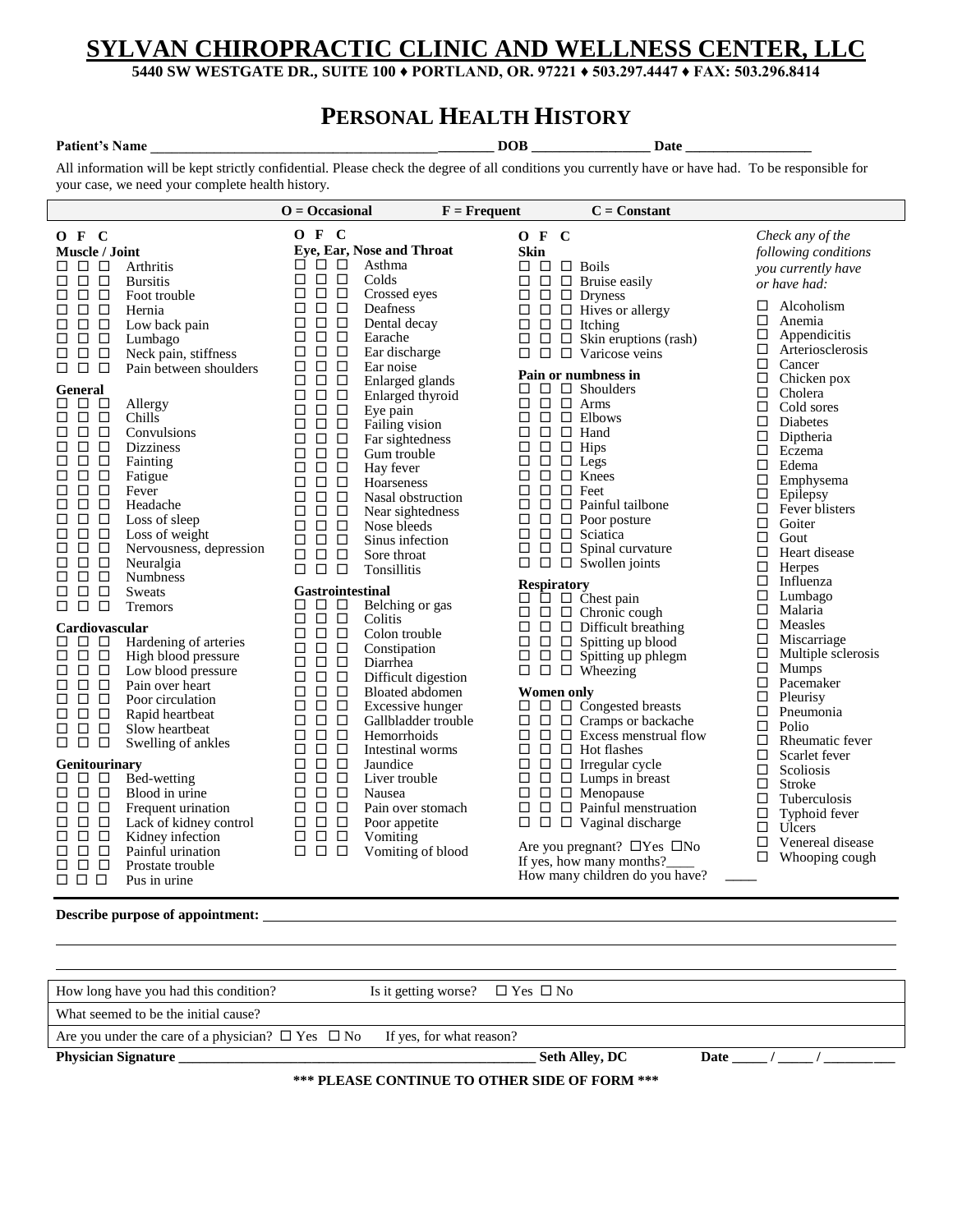**5440 SW WESTGATE DR., SUITE 100 ♦ PORTLAND, OR. 97221 ♦ 503.297.4447 ♦ FAX: 503.296.8414**

| <b>Patient's Name</b>                                                                                      | <b>DOB</b>                                                                                                                                                    | Date                        |                  |             |                  |                  |
|------------------------------------------------------------------------------------------------------------|---------------------------------------------------------------------------------------------------------------------------------------------------------------|-----------------------------|------------------|-------------|------------------|------------------|
|                                                                                                            | Have you been hospitalized in the last 5 years? $\Box$ Yes $\Box$ No If yes, for major surgery? $\Box$ Yes $\Box$ No for serious injury? $\Box$ Yes $\Box$ No |                             |                  |             |                  |                  |
| Indicate the drugs do you now take? $\Box$ Birth control pills                                             | $\Box$ Pain Killers<br>$\Box$ Tranquilizers                                                                                                                   | $\Box$ Other (specify)      |                  |             |                  |                  |
| Do you:<br>- take any prescription or OTC medications?                                                     | If yes, briefly explain.<br>Yes<br>No<br>□                                                                                                                    | <b>HABITS</b>               | None             | Light       | Mod              | Heavy            |
| - take minerals, herbs or vitamins?                                                                        | П<br>П                                                                                                                                                        | Alcohol                     | $\Box$           | □           | □                | □                |
| - think you need minerals, herbs or vitamins?<br>- have any drug allergy?                                  | $\Box$<br>□<br>□<br>п                                                                                                                                         | Coffee                      | □                | ◻           | □                | □                |
| When did you last have:                                                                                    | Tobacco<br>Drugs                                                                                                                                              | □<br>$\Box$                 | □<br>□           | □<br>□      | $\Box$<br>$\Box$ |                  |
| - physical examination?                                                                                    | □<br>□<br>□<br>□                                                                                                                                              | Exercise<br>Sleep           | $\Box$<br>$\Box$ | □<br>$\Box$ | □<br>□           | $\Box$<br>$\Box$ |
| Please list any other health conditions you have been treated for, or surgery you have had in the last ten | Appetite<br><b>Soft Drinks</b>                                                                                                                                | $\Box$<br>П                 | □<br>□           | □<br>□      | $\Box$<br>$\Box$ |                  |
| years.                                                                                                     |                                                                                                                                                               | <b>Salty Foods</b><br>Water | □<br>□           | $\Box$<br>□ | □<br>□           | $\Box$<br>$\Box$ |
|                                                                                                            |                                                                                                                                                               | Sugar                       | $\Box$           | □           | □                | □                |
|                                                                                                            |                                                                                                                                                               | Artificial<br>Sweeteners    | □                | □           | □                | □                |
| botton understanding of right total health nigtung                                                         | <b>FAMILY HEALTH HISTORY:</b> Information about your immediate family members, brothers, sisters, parents, and grandparents will give us a                    |                             |                  |             |                  |                  |

| better understanding or your total nearly picture. |                                  |  |  |  |  |  |  |  |  |
|----------------------------------------------------|----------------------------------|--|--|--|--|--|--|--|--|
| <b>RELATIONSHIP</b>                                | PRESENT AND PAST HEALTH PROBLEMS |  |  |  |  |  |  |  |  |
|                                                    |                                  |  |  |  |  |  |  |  |  |
|                                                    |                                  |  |  |  |  |  |  |  |  |
|                                                    |                                  |  |  |  |  |  |  |  |  |
|                                                    |                                  |  |  |  |  |  |  |  |  |

| Please mark your areas of pain on the figures below if applicable. |
|--------------------------------------------------------------------|
|                                                                    |
|                                                                    |
|                                                                    |
|                                                                    |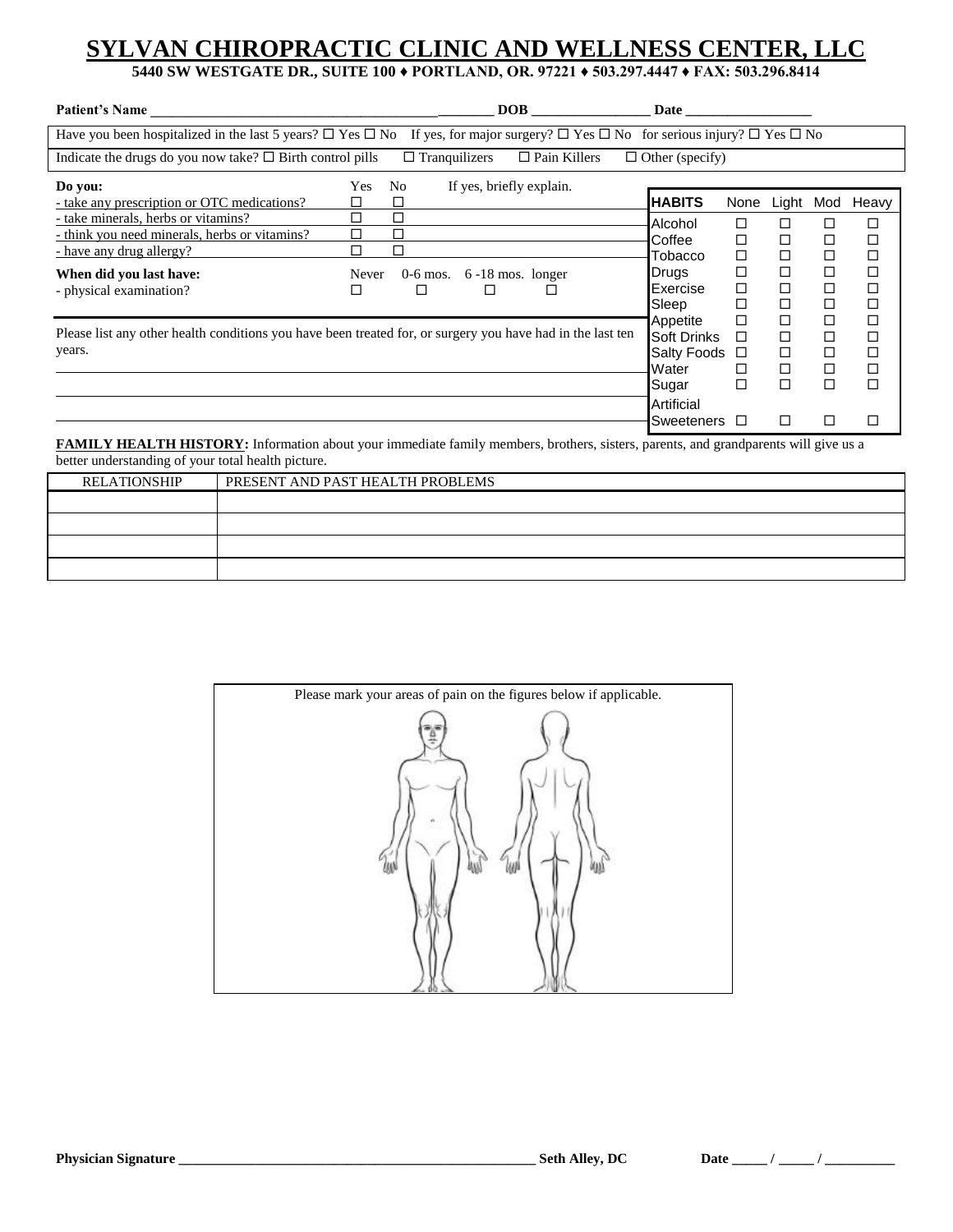**5440 SW WESTGATE DR., SUITE 100 ♦ PORTLAND, OR. 97221 ♦ 503.297.4447 ♦ FAX: 503.296.8414**

## **Digestion Questionnaire**

**Patient's Name \_\_\_\_\_\_\_\_\_\_\_\_\_\_\_\_\_\_\_\_\_\_\_\_\_\_\_\_\_\_\_\_\_\_\_\_\_\_\_\_\_\_\_\_\_ DOB \_\_\_\_\_\_\_\_\_\_\_\_\_\_\_\_\_ Date \_\_\_\_\_\_\_\_\_\_\_\_\_\_\_\_\_\_** 

**Symptoms Checklist**

Enter your scores into the appropriate categories in the chart.

Rate the frequency and severity of your symptoms:

0 =Never have the symptom 3 = Frequently experience mild symptoms

1= Occasionally experience mild symptoms 4 = Frequently experience severe symptoms 2 = Occasionally experience severe symptoms

| <b>Digestive Tract</b>                           | AM        | N            | <b>PM</b> | <b>Skin</b>                                               | AM        | N            |           | <b>PM</b> | <b>Mouth &amp; Throat</b>        |     | AM | $\mathsf{N}$ | <b>PM</b> | <b>Nose</b>                     |     | AM | $\mathsf{N}$ | PM        |
|--------------------------------------------------|-----------|--------------|-----------|-----------------------------------------------------------|-----------|--------------|-----------|-----------|----------------------------------|-----|----|--------------|-----------|---------------------------------|-----|----|--------------|-----------|
| <b>Belching</b>                                  |           |              |           | Acne                                                      |           |              |           |           | <b>Canker Sores</b>              |     |    |              |           | <b>Excessive Mucous</b>         |     |    |              |           |
| <b>Bloated Feeling</b>                           |           |              |           | <b>Dermatitis</b>                                         |           |              |           |           | <b>Chronic Coughing</b>          |     |    |              |           | <b>Hay Fever</b>                |     |    |              |           |
| Constipation                                     |           |              |           | Dry Skin                                                  |           |              |           |           | Gagging                          |     |    |              |           | Post-Nasal Drip                 |     |    |              |           |
| Diarrhea                                         |           |              |           | <b>Fczema</b>                                             |           |              |           |           | <b>Receeding Gums</b>            |     |    |              |           | <b>Sinus Problems</b>           |     |    |              |           |
| Nausea                                           |           |              |           | <b>Hair Loss</b>                                          |           |              |           |           | <b>Sore Throat</b>               |     |    |              |           | <b>Sneezing Attacks</b>         |     |    |              |           |
| Gas                                              |           |              |           | <b>Itching</b>                                            |           |              |           |           | <b>Swollen Tonsils</b>           |     |    |              |           | <b>Stuffy Nose</b>              |     |    |              |           |
| <b>Smelly Stools/</b><br><b>Mucous in Stools</b> |           |              |           | <b>Excessive Sweating/</b><br><b>Flushing/Hot Flashes</b> |           |              |           |           | Swollen Tonque/<br>Lips/Gums     |     |    |              |           |                                 |     |    |              |           |
| <b>Stomach Pains</b>                             |           |              |           | <b>Hives/Rashes</b>                                       |           |              |           |           |                                  |     |    |              |           |                                 |     |    |              |           |
| Total                                            |           |              |           | Total                                                     |           |              |           |           | <b>Total</b>                     |     |    |              |           | <b>Total</b>                    |     |    |              |           |
| <b>Mind</b>                                      | <b>AM</b> | N            | <b>PM</b> | <b>Mood</b>                                               | AM        | $\mathsf{N}$ |           | <b>PM</b> | <b>Joints &amp; Muscles</b>      |     | AM | $\mathbb N$  | <b>PM</b> | <b>Eyes</b>                     |     | AM | N            | <b>PM</b> |
| <b>Brain Fog</b>                                 |           |              |           | Aggressiveness                                            |           |              |           |           | <b>Achy Muscles</b>              |     |    |              |           | <b>Blurred Vision</b>           |     |    |              |           |
| <b>Focus</b>                                     |           |              |           | Anxiety/Fear                                              |           |              |           |           | <b>Arthritis</b>                 |     |    |              |           | <b>Dark Circles</b>             |     |    |              |           |
| Poor                                             |           |              |           | Depression                                                |           |              |           |           | <b>Joint Pain</b>                |     |    |              |           | <b>Itchy Eyes</b>               |     |    |              |           |
| Concentration                                    |           |              |           | <b>Mood Swings</b>                                        |           |              |           |           | <b>Stiffness</b>                 |     |    |              |           | <b>Swollen Eyes</b>             |     |    |              |           |
| Poor Memory                                      |           |              |           | <b>Nervousness</b>                                        |           |              |           |           | Weakness                         |     |    |              |           | <b>Watery Eyes</b>              |     |    |              |           |
| Stuttering/<br>Stammering                        |           |              |           | Irritability/<br>Anger                                    |           |              |           |           | <b>Limited Joint</b><br>Movement |     |    |              |           | <b>Sticky/Crusty</b><br>Eyelids |     |    |              |           |
| Total                                            |           |              |           | <b>Total</b>                                              |           |              |           |           | <b>Total</b>                     |     |    |              |           | <b>Total</b>                    |     |    |              |           |
| <b>Energy &amp; Activity</b>                     | AM        | $\mathsf{N}$ | PM        | <b>Ears</b>                                               | <b>AM</b> | N            | <b>PM</b> |           | Head                             | AMI | N. | <b>PM</b>    |           | Lungs                           | AMI | N. | <b>PM</b>    |           |
| Apathy                                           |           |              |           | Drainage                                                  |           |              |           |           | Dandruff                         |     |    |              |           | Asthma/Bronchitis               |     |    |              |           |
| Fatique                                          |           |              |           | <b>Ear Aches</b>                                          |           |              |           |           | <b>Dizziness</b>                 |     |    |              |           | Congestion                      |     |    |              |           |
| Hyperactivity                                    |           |              |           | <b>Ear Infections</b>                                     |           |              |           |           | <b>Headaches</b>                 |     |    |              |           | <b>Difficulty Breathing</b>     |     |    |              |           |
| Insomnia                                         |           |              |           | <b>Itchy Ears</b>                                         |           |              |           |           | Lightheadedness                  |     |    |              |           | <b>Shortness of Breath</b>      |     |    |              |           |
| <b>Restlessness</b>                              |           |              |           | <b>Ringing in Ears</b>                                    |           |              |           |           | <b>Migraines</b>                 |     |    |              |           | Wheezing                        |     |    |              |           |
| <b>Total</b>                                     |           |              |           | <b>Total</b>                                              |           |              |           |           | <b>Total</b>                     |     |    |              |           | <b>Total</b>                    |     |    |              |           |
| Weight                                           | <b>AM</b> | N            | <b>PM</b> | Other                                                     |           | AM           | N         | <b>PM</b> |                                  |     |    |              |           |                                 |     |    |              |           |
| <b>Binge Eating</b>                              |           |              |           | <b>Chest Pains</b>                                        |           |              |           |           |                                  |     |    |              |           |                                 |     |    |              |           |
| <b>Compulsive Eating</b>                         |           |              |           | <b>Frequent Illness</b>                                   |           |              |           |           |                                  |     |    |              |           |                                 |     |    |              |           |
| <b>Food Cravings</b>                             |           |              |           | <b>Rapid Heartbeat</b>                                    |           |              |           |           |                                  |     |    |              |           |                                 |     |    |              |           |
| Underweight                                      |           |              |           | <b>Urgent Urination</b>                                   |           |              |           |           |                                  |     |    |              |           |                                 |     |    |              |           |
| <b>Weight Gain</b>                               |           |              |           |                                                           |           |              |           |           |                                  |     |    |              |           |                                 |     |    |              |           |
| <b>Total</b>                                     |           |              |           | <b>Total</b>                                              |           |              |           |           |                                  |     |    |              |           |                                 |     |    |              |           |

### **For FEMALE patients:**

Are you currently taking any oral contraceptive pills?  $\Box$  YES  $\Box$  NO

If yes: Which prescription are you using, and for how long?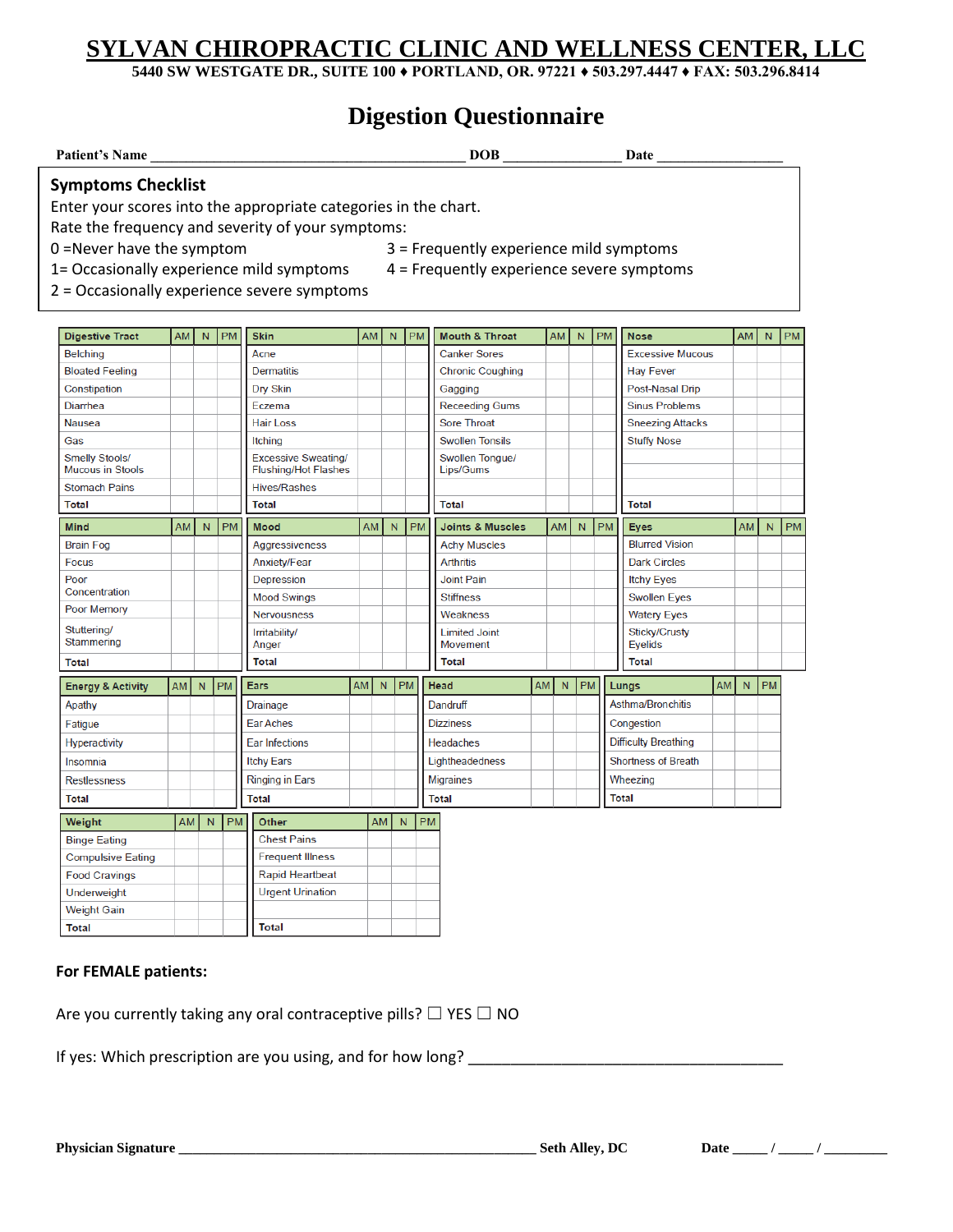**5440 SW WESTGATE DR., SUITE 100 ♦ PORTLAND, OR. 97221 ♦ 503.297.4447 ♦ FAX: 503.296.8414**

## **Consent to Treatment**

#### To Our Patients:

Chiropractic examination and therapeutic procedures (including spinal adjustment, ultrasound, heat application, electrotherapy and manual muscle therapy) are considered safe and effective methods of care. Occasionally, however, complications may arise. Any procedure intended to help may have complications. While the chances of experiencing complications are small, it is the practice of this clinic to inform our patients about them. Side effects include, but are not limited to, soreness, inflammation, soft tissue injury, dizziness, burns, and temporary worsening of symptoms. More serious complications are extremely rare and their association with spinal adjustments (manipulation) is debated. These complications include injury to the arteries in the neck which may be associatedtwith stroke and serious neurological impairment, injuries to the spinal discs, and spinal fractures. Serious complications are estimated to be in the range of 0.5 to 2 incidents per million adjustments for adjustments of the neck, and 1 per million for adjustments of the low back. Additional information on side-effects, complications and effectiveness of spinal adjustments is available upon request.

*I have read and understand the above statements regarding treatment side-effects. I also understand that there is no guarantee or warranty for a specific cure or result.*

#### **PATIENT SIGNATURE: \_\_\_\_\_\_\_\_\_\_\_\_\_\_\_\_\_\_\_\_\_\_\_\_\_\_\_\_\_\_\_\_\_\_\_\_\_\_\_\_\_\_\_\_\_\_\_\_\_\_\_\_\_\_\_\_ DATE: \_\_\_\_\_\_\_\_\_\_\_\_\_\_\_\_\_\_\_\_**

#### **Please read the following carefully and initial each statement:**

I understand that if I have any prosthetics or surgical implants (including breast implants, an artificial joint, etc.), I should discuss this with the supervising physician because it may affect care.

I understand that I play an important role in my own health care. Just as a patient can choose to discontinue care at any time, Sylvan Chiropractic Clinic and Wellness Center, LLC reserves the right to terminate a doctor-patient relationship if a patient is continually unable to comply with reasonable treatment plans.

### **CONSENT FOR TREATMENT OF A MINOR**

By signing below, I acknowledge and represent that I am the parent or legal guardian of:

**Parent/Guardian Signature:**  $\blacksquare$ 

#### **Patient's Full Name Date of Birth**

I hereby authorize any chiropractic, physiotherapy, or massage therapy treatments deemed advisable at this time as well as at the time of any future visits deemed necessary for this patient if a parent or legal guardian is not available when the child is brought in for treatment.

I agree to hold Sylvan Chiropractic Clinic and Wellness Center and its staff free and harmless from any claims, suits for damages or complications which may result from such treatment. This authorization will be effective as of  $\frac{1}{\sqrt{1-\frac{1}{\sqrt{1-\frac{1}{\sqrt{1-\frac{1}{\sqrt{1-\frac{1}{\sqrt{1-\frac{1}{\sqrt{1-\frac{1}{\sqrt{1-\frac{1}{\sqrt{1-\frac{1}{\sqrt{1-\frac{1}{\sqrt{1-\frac{1}{\sqrt{1-\frac{1}{\sqrt{1-\frac{1}{\sqrt{1-\frac{1}{\sqrt{$ 

**Today's Date**



Witnessed by: **witnessed by:**  $\blacksquare$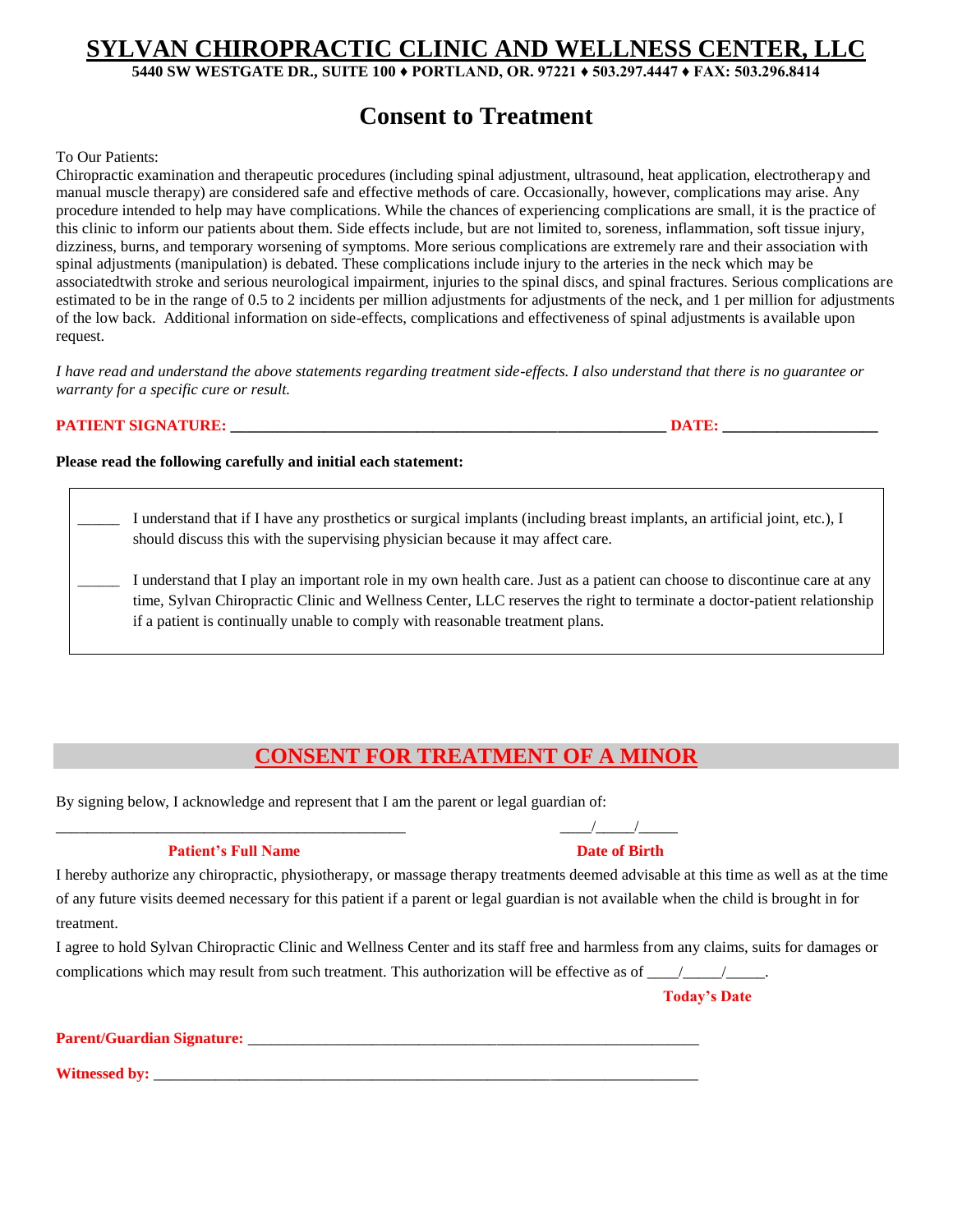**5440 SW WESTGATE DR., SUITE 100 ♦ PORTLAND, OR. 97221 ♦ 503.297.4447 ♦ FAX: 503.296.8414**

## **Clinic Financial Policy**

**Thank you for choosing Sylvan Chiropractic Clinic and Wellness Center to help you maximize your body's potential for performance and longevity. Please familiarize yourself with our clinic's financial policy by reading the following information about how your medical charges will be handled.**

### **OFFICE POLICY AND PAYMENT RESPONSIBILITY**

The responsible party is obligated for payment in full of this account. In the event your private insurance company does not compensate us within sixty (60) days after billing, we must require you to pay us directly and work out your difficulties with your insurance carrier. **You are responsible for timely payment of your account. Patient balances are due 30 days after receipt of your statement. Balances over 60 days are subject to a \$20 statement re-billing fee. Balances 90 days past due may be reviewed for collections and if sent to collections, a fee of 30% of the overdue amount may be assessed.** Any worker's compensation and/ or motor vehicle claims that are denied by the insurance carrier will become due in full once our office receives an official denial of the claim. If you suspend or terminate your care and treatment, fees for professional services rendered will be charged directly to you and are immediately due and payable. In the event of non-payment, the responsible party shall bear the cost of collection and/or court costs and reasonable legal fees should this be required. All supplements/vitamins, lab work, supports and other supplies must be paid for at the time they are received. **There will be the additional charge of \$30.00 for all returned checks due to insufficient funds.** 

**There will be a \$35 fee charged for missed appointments not cancelled or rescheduled at least 24 hours in advance.**

### **BILLING YOUR INSURANCE CARRIER**

We will gladly submit your medical bills to your primary insurance. All estimated co-pays, co-insurance, deductibles and supply charges are due on the day of treatment, unless special arrangements have been agreed upon prior to visit. We accept cash, check, and credit card (Visa, MasterCard) payments at this time. You will be balance billed any remaining charges after your insurance processes your claim. Insurance policies are a contractual arrangement between an insurance carrier and the insured. Possession of a medical insurance member ID card is NOT a guarantee of coverage. **As a courtesy, the clinic will make the best effort in determining your benefits in advance of treatment. However, you are ultimately responsible as the policy holder to contact your insurance company to determine your own benefits and coverage.**

**If you do not have chiropractic coverage or elect to not use your insurance coverage, you must complete a Self-Pay Discount form if you elect to not have us bill your insurance or you have no coverage.**

### **INSURANCE AUTHORIZATION AND ASSIGNMENT OF BENEFITS**

I authorize my insurance benefits to be paid directly to Sylvan Chiropractic Clinic and Wellness Center, LLC. I authorize the release of any medical information necessary to process this claim. By signing below, acknowledge that any quote of benefits that has been given to me by the clinic staff, is only a quote, and does not guarantee payment from my insurance company. In the event that my insurance fails to pay partially, or in full, I am held financially responsible for any and all charges. I understand it is my responsibility to verify my insurance coverage and must direct any questions I may have to my employer and/or insurance. I attest that I have provided Sylvan Chiropractic Clinic and Wellness Center, LLC with any and all insurance coverage information. I have read this form and understand and agree to all of the above applicable responsibilities and policies. **I acknowledge I have received and reviewed the Insurance Coverage and Patient Liability Policy hand out that outlines further policy details.**

I have read, understand and agree with the above financial policy.

### **Patient or Guardian's Signature:** \_\_\_\_\_\_\_\_\_\_\_\_\_\_\_\_\_\_\_\_\_\_\_\_\_\_\_\_\_\_\_\_\_\_\_\_\_\_\_ **Date:** \_\_\_\_\_\_\_\_\_\_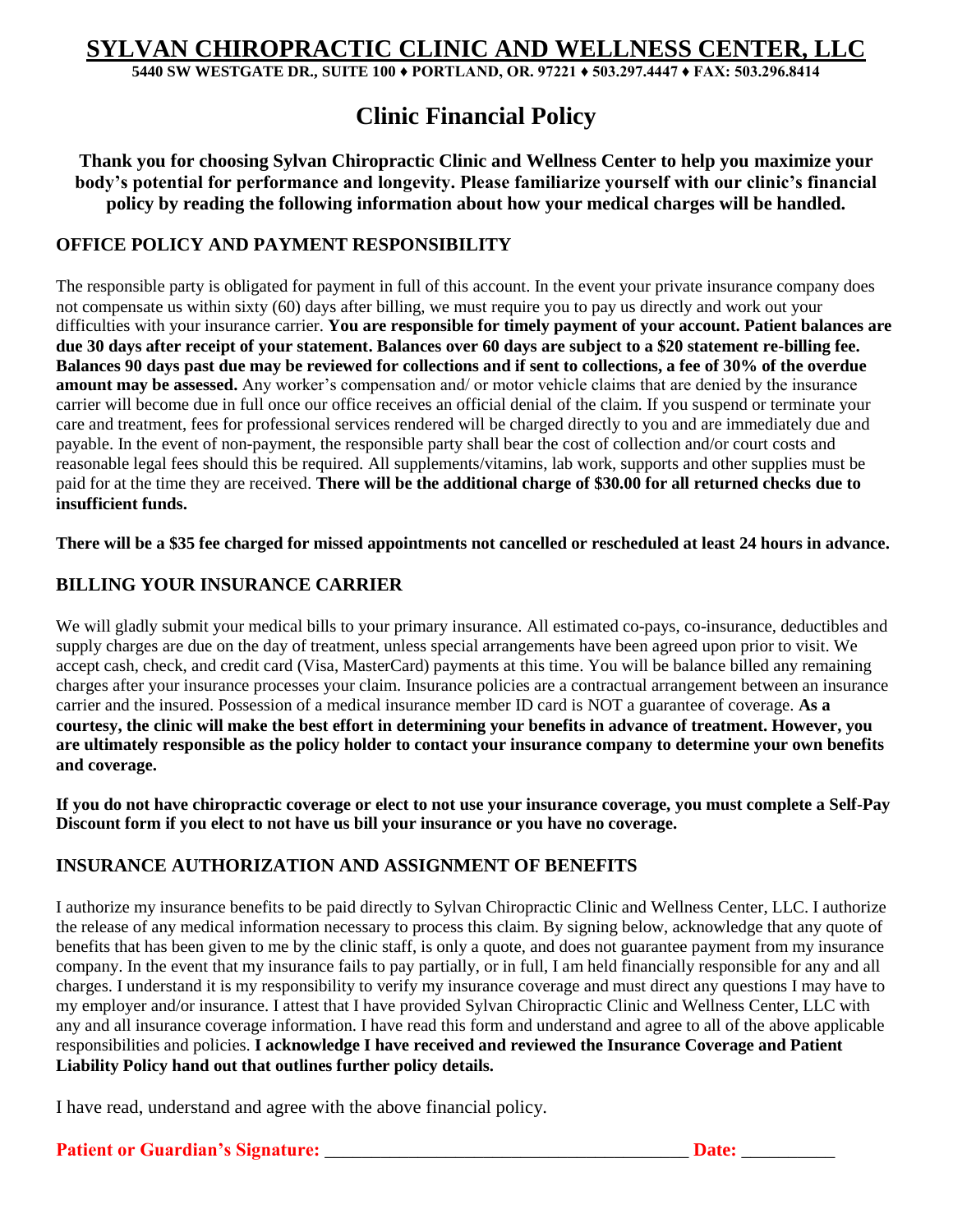**5440 SW WESTGATE DR., SUITE 100 ♦ PORTLAND, OR. 97221 ♦ 503.297.4447 ♦ FAX: 503.296.8414**

## **Self-Pay Patient Agreement** *For patients choosing to NOT bill private insurance*

We are contractually obligated to bill your insurance carrier for your treatment if our practitioners are in-network with your carrier. If you choose to NOT bill your insurance carrier for any reason—such as a high deductible plan or limited annual visits—you must indicate this decision by completing this document PRIOR to receiving care to allow us to waive this contractual obligation to your insurance carrier.

If at any time in the future you wish to terminate this agreement and choose to provide us with accurate and appropriate insurance information, your treatment costs will be submitted to your insurance company for payment. We do require that our practitioners be in-network with your carrier for this billing to occur. You must provide your insurance information to our clinic PRIOR to the date of service for which you want us to bill your insurance company on your behalf.

By signing below, I am indicating that either:

1) I do not have health insurance that can be billed for my treatment at the Sylvan Chiropractic Clinic and Wellness Center, LLC; or,

\_\_\_\_\_\_\_\_\_\_\_\_\_\_\_\_\_\_\_\_\_\_\_\_\_\_\_\_\_\_\_\_\_\_\_\_\_\_\_\_\_\_\_\_\_\_\_\_\_\_\_\_\_\_\_\_\_\_\_\_\_\_\_\_\_\_\_\_\_

\_\_\_\_\_\_\_\_\_\_\_\_\_\_\_\_\_\_\_\_\_\_\_\_\_\_\_\_\_\_\_\_\_\_\_\_\_\_\_\_\_\_\_\_\_\_\_\_\_\_\_\_\_\_\_\_\_\_\_\_\_\_\_\_\_\_\_\_\_

2) I am choosing to NOT have my insurance billed for the services I am receiving.

I hereby agree to pay for my treatment in full at the time of service at the Sylvan Chiropractic Clinic and Wellness Center, LLC.

Patient's name:

Signature:

Date:

 $\overline{\phantom{a}}$  /  $\overline{\phantom{a}}$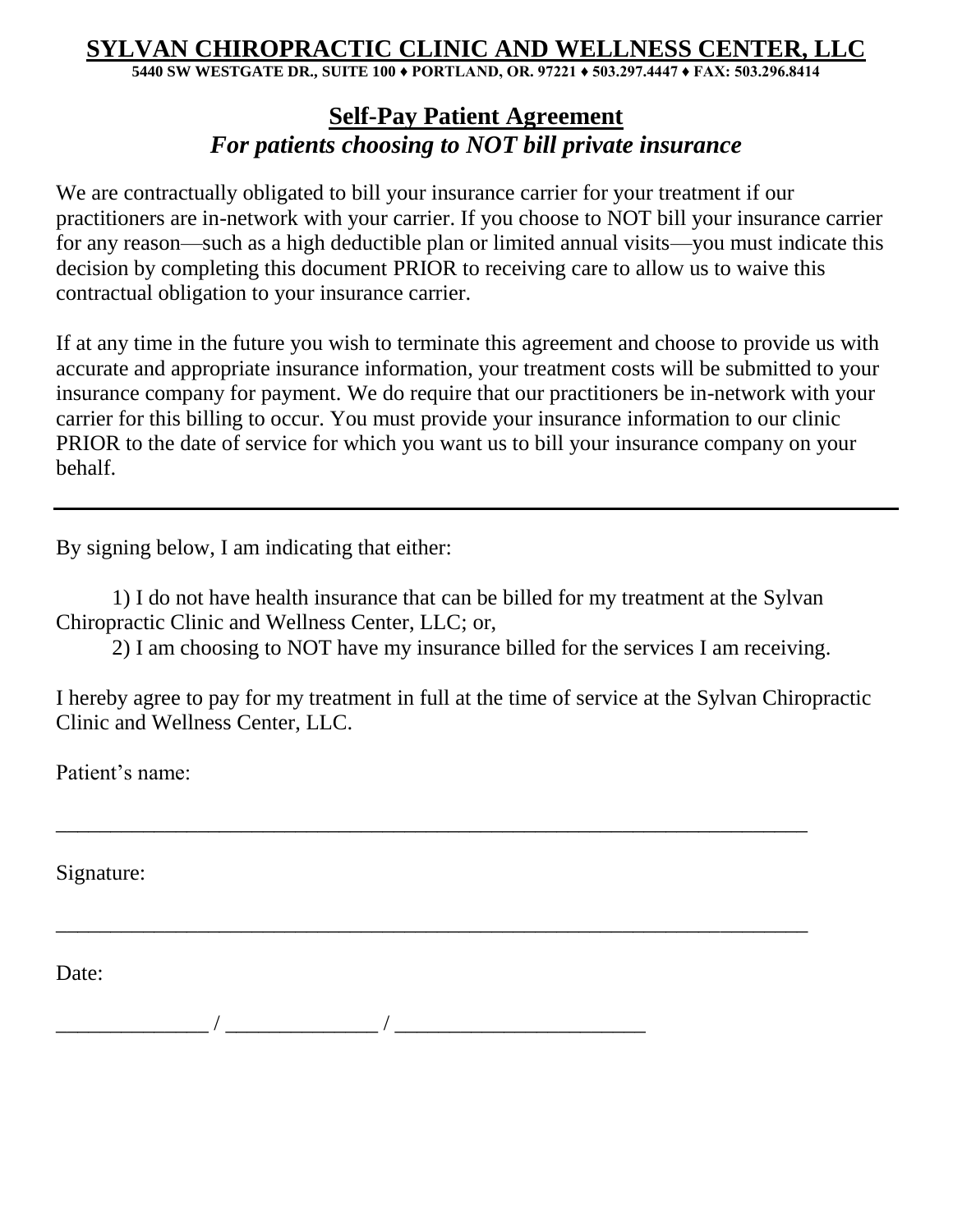**5440 SW WESTGATE DR., SUITE 100 ♦ PORTLAND, OR. 97221 ♦ 503.297.4447 ♦ FAX: 503.296.8414**

## **Insurance Coverage and Patient Liability Policy ♦ ♦ ♦ PLEASE KEEP THIS DOCUMENT FOR YOUR RECORDS ♦ ♦ ♦**

We accept assignment on most medical insurance plans, auto injury cases and worker's compensation claims. The contract of medical health insurance is between the patient and the insurance company. The patient is responsible for knowing their individual insurance plan coverage. The patient is also responsible for knowing any changes made to their insurance plan by the insurance company or the subscriber's employer, and notifying the clinic of such changes. Possession of a medical insurance member ID card is NOT a guarantee of coverage. As a courtesy, the clinic will make the best effort in determining your benefits in advance of treatment. We cannot guarantee the accuracy of the information they provide because a quote is NOT a guarantee of payment from your insurance company. Payment is subject to the terms and conditions of your policy. You are ultimately responsible as the policy holder to contact your insurance company to determine your own benefits and coverage.

### **Co-Pays, Co-insurances and Deductibles**

We will collect all co-pays, co-insurance and deductibles at the time of service based on the insurance quote we have been given. Final patient responsibility will be determined once your insurance company processes your claim.

### **Payment**

We are happy to provide the service of billing your insurance company on your behalf and will accept payment from them directly, but any monies owed on your account are ultimately your responsibility per our financial agreement. The clinic cannot be responsible for disputing or appealing the way your insurance has processed payment on a claim. It is very important that you provide legible and accurate patient information to the clinic at the time of your first appointment and update us of any changes. Incomplete or inaccurate information can cause claim processing delay and/or denials. If once your insurance has addressed your claim and we are not paid in full by your insurance company (less any contractual write-offs resulting from network participation) you will be balanced billed any remaining charges and be required to pay us directly. Please be aware that when dealing with insurance companies, misquotes can be given, maximums can be met, policies and coverage can change, certain services involved in your treatment plan may not be covered under your policy, amounts billed may be above your insurance allowable, and deductibles may not be met in full—all of which can alter the amount of your bill after the claim has been submitted and processed. We encourage you to verify your own insurance coverage every year to review any changes in your policy. We also ask that before your first visit of the year, you notify us of any changes in your insurance and upon your visit give us a copy of any new insurance cards you might have received. We do our best to help you with your insurance benefits. If you are ever balanced billed an amount that you may find difficult to pay, please contact us for possible payment arrangements.

You are responsible for timely payment of your account. Patient balances are due 30 days after receipt of your statement. Balances over 60 days are subject to a \$20 statement re-billing fee. Balances 90 days past due may be reviewed for collections and if sent to collections, a fee of 35% of the overdue amount may be assessed. Any worker's compensation and/or motor vehicle claims that are denied by the insurance carrier will be considered due in full once our office receives an official denial of the claim. We will mail you a statement to the address you provide us if any additional balances are due which will be due upon receipt.

### **Auto Injury Cases**

If you are hurt in an accident and it is deemed the other driver's fault, the other driver's auto insurance company is responsible. However, in some cases this third party will not pay out on a claim until the case is settled. If you choose not to file a PIP claim and want to wait on the third-party settlement then it is required that you are a self-pay patient and pay at the time of service and submit the bill yourself to the third party so you can be reimbursed when you claim settles.

All auto liability policies in Oregon are required to provide Personal Injury Protection (PIP [no-fault]) coverage for prompt payment of reasonable and necessary medical expenses resulting from an accident. There is no penalty to you for making a PIP claim under your own policy. However, your insurance company is entitled to be reimbursed by the responsible person's insurance company. First general rule: "PIP follows the car." If the car is insured, PIP covers all occupants no matter who was at fault. By law, PIP must cover at least \$15,000 worth of medical expenses occurring within 365 days of the accident as long as it is deemed reasonable and necessary. Any amounts over your PIP should be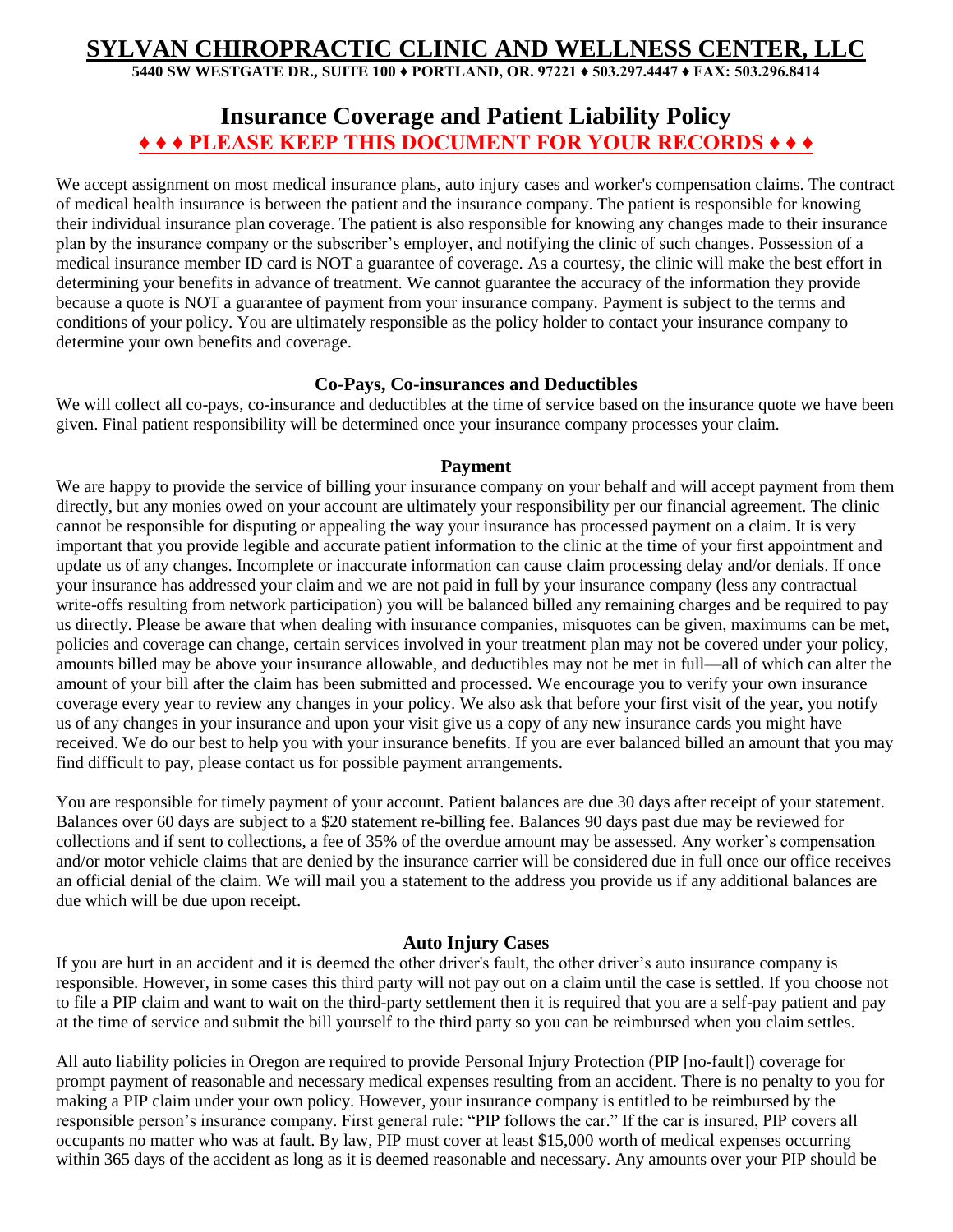**5440 SW WESTGATE DR., SUITE 100 ♦ PORTLAND, OR. 97221 ♦ 503.297.4447 ♦ FAX: 503.296.8414**

covered by your healthcare insurance. If you do not have healthcare insurance or your healthcare insurance policy does not cover the services provided in our clinic, you will be personally liable for any amounts in excess of your PIP insurance. Even though you file a PIP claim there may come a time during the course of your treatment where your PIP stops making payments on your medical expenses. For this reason, we have all motor vehicle accident patients sign an "Assignment and Understanding" document with our clinic, which you will be given at the time of your first appointment. If your PIP exhausts, denies and/or expires and we are unable to secure payment from your healthcare insurance, the lien gives the clinic added protection so that we can be assured reimbursement for services rendered from any settlement awarded to you resulting from the injury case. Your insurance company will not advise us on how much money is available in your PIP or warn us when it is about to exhaust. Only you are authorized to obtain that information.

### **Medicare Non-Covered Services**

According to existing Medicare law, many of the services in our office are NON-COVERED and are the responsibility of the patient.

### **Examples of Non-Covered Services:**

**All Services Other than Chiropractic Adjustments:** office visits to evaluate and manage, re-evaluate, advise, or give counsel regarding your health; physiotherapy such as massage, traction, electrical stimulation, neuromuscular re-education, etc.; x-rays, laboratory, supplies, and vitamins

**Various Chiropractic Adjustments or Treatments:** non-spinal manipulation to the shoulder, arm, leg, etc.; maintenance care of a condition which is stable and not making any more improvement; wellness care to promote health

### **Time of Service (Self-Pay) Payments**

Our clinic strives to provide exceptional care that is reasonable and necessary for our patients at a price that is affordable. For those patients that do not have insurance coverage or do not wish to utilize existing coverage, you must sign the Self-Pay Patient Agreement form to acknowledge that you do not have health insurance or you are choosing not to have your insurance billed for the services you are receiving. If at any time you present insurance to our clinic to bill on your behalf within your insurance company's timely filing and policy guidelines, we will commence submitting claims to your insurance company. You may choose to submit a statement to any insurance company to seek reimbursement yourself provided that our clinic is not contracted with that insurance. Under some circumstances payment plans may be available for Self-Pay patients.

### **Billing Questions**

The financial realm of health care can be confusing and frustrating for patients as well as practitioners and support staff. We want to be your partner in the process to help you receive the most of your insurance benefits. An Explanation of Benefits (EOB) from your insurance company is a statement detailing your medical benefits account activity. It is important to carefully read your EOB once you receive it as the information on the EOB helps you understand how your benefits were applied to that particular claim. It will show the amount we billed for the service, the amount the insurance allows for the service, any co-pays, co-insurance and or deductible that was applied, and amounts not covered because it is either a provider contractual write-off or patient responsibility. It should provide an explanation of any denial, reduction, or any other reason for not providing full reimbursement for the amount billed. If you don't feel the claim was processed correctly we encourage you to contact your insurance so that their customer service can explain why your policy did not allow for reimbursement. As a member you are entitled to appeal denials and to receive a copy of the criterion relied upon in making the determination to deny your claim. The more proactive you are with your healthcare, the better chance you have of getting your claims paid accurately with the least amount of out-of-pocket expense to you.

If you have any questions regarding your medical bills or account status, please contact our offices at (503) 297-4447.

Thank you, Sylvan Chiropractic Clinic and Wellness Center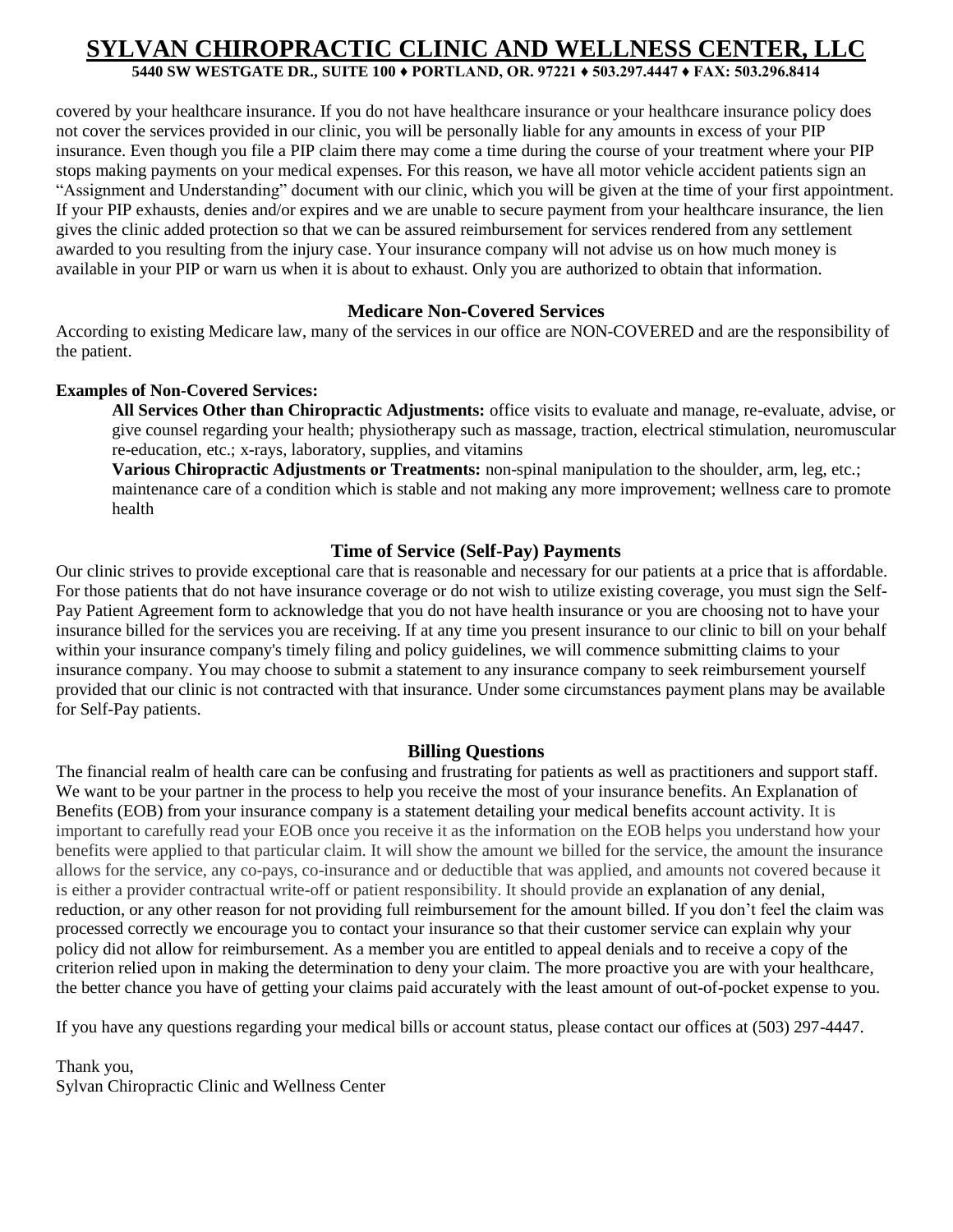**5440 SW WESTGATE DR., SUITE 100 ♦ PORTLAND, OR. 97221 ♦ 503.297.4447 ♦ FAX: 503.296.8414**

## **Notice of Privacy Practices ♦ ♦ ♦ PLEASE KEEP THIS DOCUMENT FOR YOUR RECORDS ♦ ♦ ♦**

This notice illustrates how your personal health information may be used and disclosed, and how you can gain access to this information. Please review this notice carefully. Our practice is dedicated, and we are required by applicable federal and state laws, to maintain the privacy of your health information. These laws also require us to provide you with this notice of our privacy practices, and to inform you of your rights and our obligations concerning your health information. We are required to follow the privacy practices described below while this notice is in effect. This notice is effective as of April 14, 2003, and will remain in effect until it is replaced.

### *CHANGES TO NOTICE*

We reserve the right to change this notice and the privacy practices described below at any time in accordance with applicable law. Prior to making significant changes to our privacy practices, we will alter this notice to reflect the changes, and make the revised notice available to you upon request. Any changes we make to our privacy practices and/or this notice may be applicable to health information created or received by us prior to the date of the changes. You may request a copy of our notice at any time. For more information about our privacy practices, or for additional copies of this notice, please contact us using the information listed at the end of this notice.

### *PERMITTED USES AND DISCLOSURES OF HEALTH INFORMATION*

A. TREATMENT, PAYMENT, and HEALTHCARE OPERATIONS: You should be aware that during the course of our relationship with you we will likely use and disclose health information about you for treatment, payment, and healthcare operations. Examples of these activities are as follows:

*Treatment:* We may use or disclose your health information to a physician or other healthcare provider providing treatment to you. *Payment:* We may use and disclose your health information to obtain payment for services we provide to you.

*Healthcare Operations:* We may use and disclose your health information in connection with our healthcare operations. Healthcare operations include quality assessment and improvement activities, reviewing the competence or qualifications of healthcare professionals, evaluating practitioner and provider performance, and other business operations.

B. AUTHORIZATIONS: You may specifically authorize us to use your health information for any purpose or to disclose your health information to anyone, by submitting such an authorization in writing. Upon receiving an authorization from you in writing we may use or disclose your health information in accordance with that authorization. You may revoke an authorization at any time by notifying us in writing. Your revocation will not affect any use or disclosures permitted by your authorization while it was in effect. Unless you give us a written authorization, we cannot use or disclose your health information for any reason except those permitted by this Notice.

C. DISCLOSURES TO FAMILY AND PERSONAL REPRESENTATIVES: We must disclose your health information to you as described in the Patient Rights section of this Notice. Such disclosures will be made to any of your personal representatives appropriately authorized to have access and control of your health information. We may disclose your health information to a family member, friend or other person to the extent necessary to help with your healthcare or with payment for your healthcare only if authorized to do so. In the event of your incapacity or in emergency circumstances, we will disclose health information based on a determination using our professional judgment disclosing only health information that is directly relevant to the person's involvement in your healthcare.

D. MARKETING: We will *not* use your health information for marketing communications without your written authorization. E. USES OR DISCLOSURES REQUIRED BY LAW: We may use or disclose your health information when we are required to do so by law, including for public health reasons (e.g., disease reporting). In some instances, and in accordance with applicable law, we may be required to disclose your health information to appropriate authorities if we reasonably believe that you are a possible victim of abuse, neglect, or domestic violence or the possible victim of other crimes.

F. PATIENT AND THIRD PARTY PROTECTION: Only as permitted by law, we may disclose your health information to the extent necessary to avert a serious threat to your health or safety or the health or safety of others.

G. LAW ENFORCEMENT/NATIONAL SECURITY: Under certain circumstances we may disclose health information relating to members of the Armed Forces to military authorities. Under certain circumstances we may also disclose health information relating to inmates or patients to correctional institutions or law enforcement personnel having lawful custody of those individuals. We may disclose health information in response to judicial proceedings and law enforcement inquiries as permitted by law, and to authorized federal officials as required for lawful intelligence, counterintelligence, and other national security activities.

H. APPOINTMENT REMINDERS: We may use or disclose your health information to provide you with appointment reminders (such as voicemail messages, postcards, or letters).